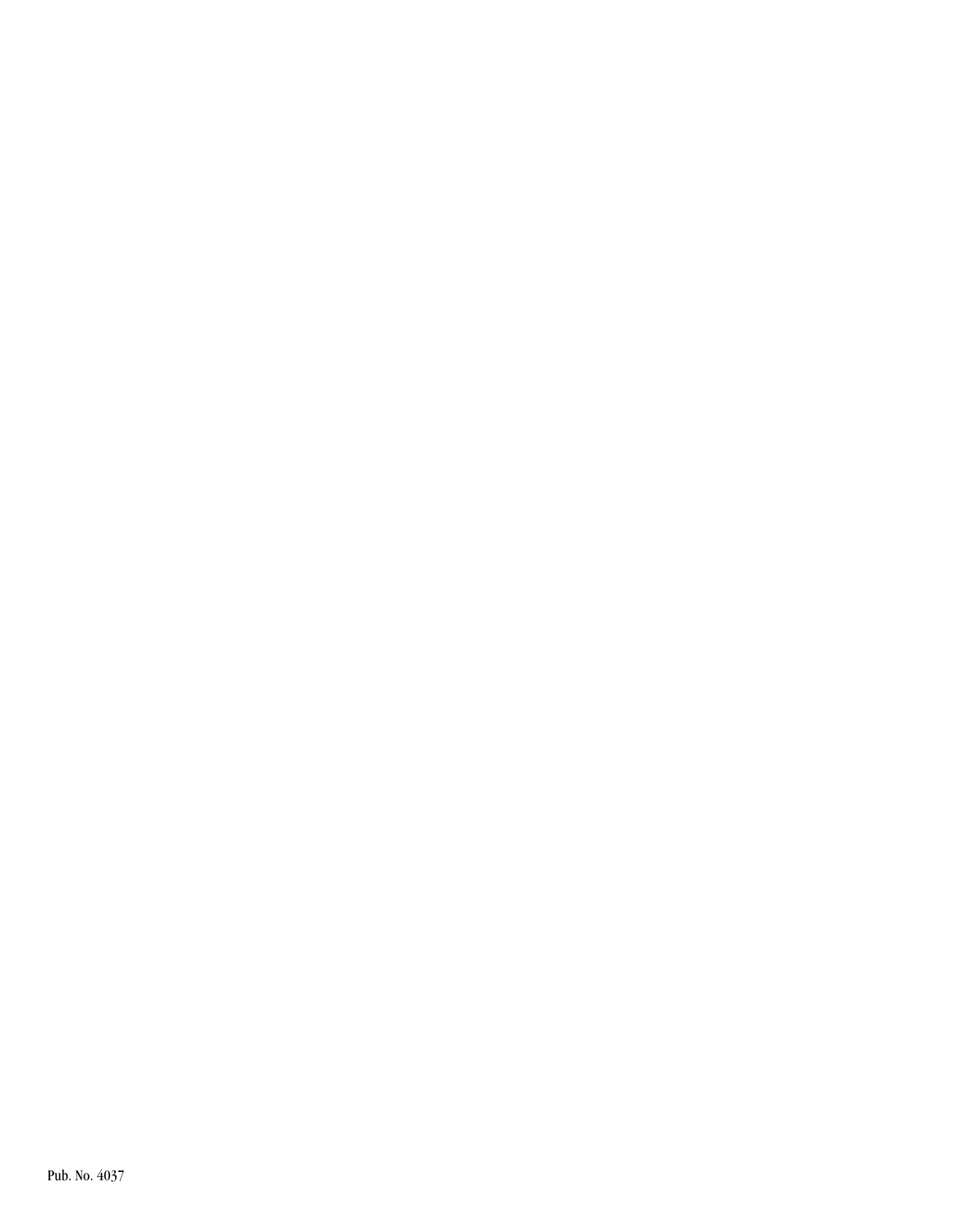

# Esumattu impati vi uit amitritan<br>Deceveur and Deinvestment Let on **Recovery and Reinvestment Act on Employment and Economic Output as of September 2009**

November 2009

The Congress of the United States Gongressional Budget Office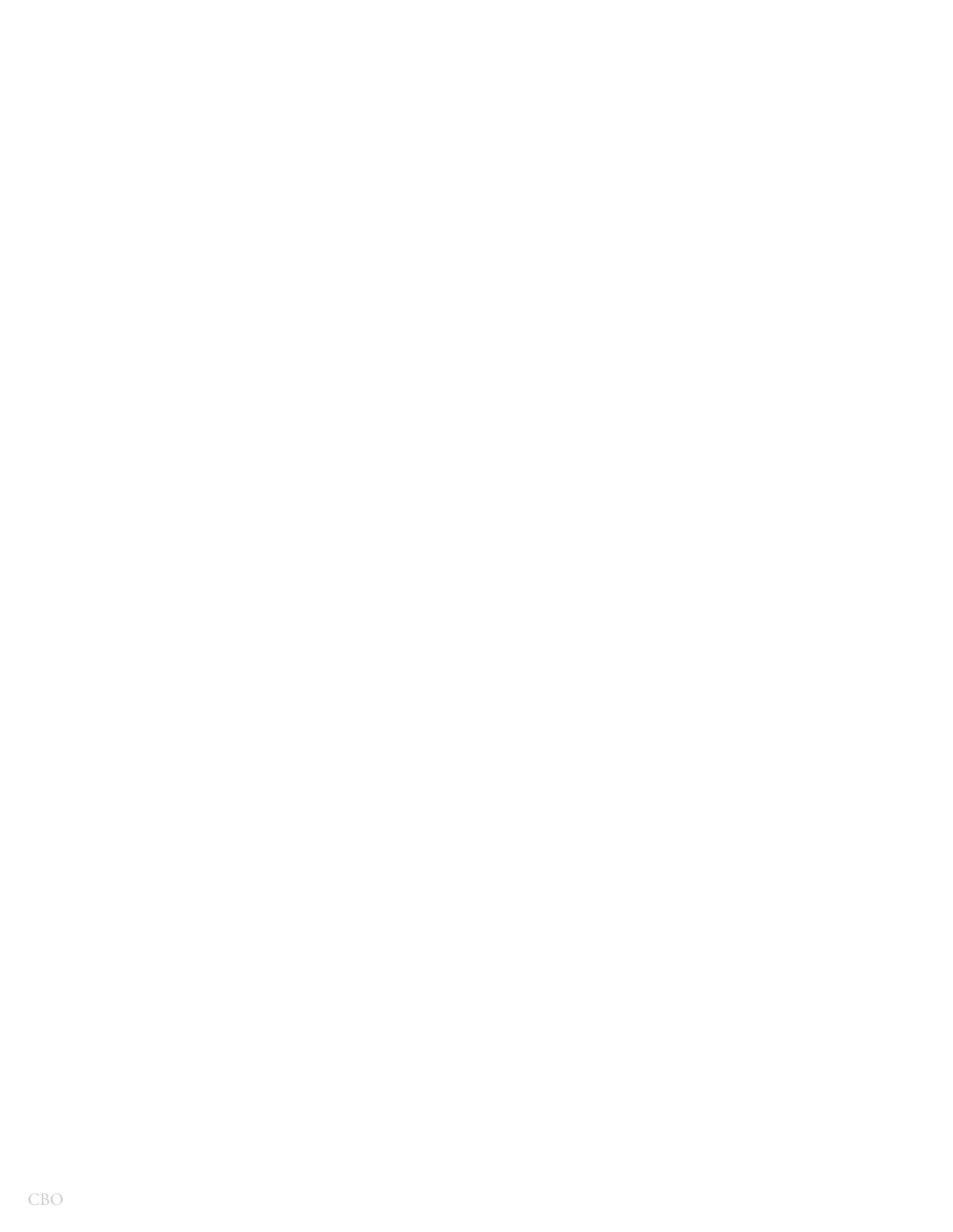

**T**he American Recovery and Reinvestment Act of 2009 (ARRA) contains a variety of provisions intended to boost economic activity and employment in the United States. Section 1512(e) of the law requires the Congressional Budget Office (CBO) to comment on the reports filed by certain recipients of funding under ARRA that detail how many jobs were created or retained through funded activities. This CBO report fulfills that requirement. It also provides CBO's estimates of ARRA's overall impact on employment and economic output in the third quarter of calendar year 2009. Those estimates—which CBO considers more comprehensive than the recipients' reports—are based on evidence from similar policies enacted in the past and various economic models.

Benjamin Page of CBO's Macroeconomic Analysis Division wrote the report under the supervision of William Randolph and Robert Dennis. Jared Brewster, Mark Lasky, and Joshua Shakin contributed significantly to the analysis. Chris Howlett edited the report, and Sherry Snyder proofread it. Maureen Costantino prepared the report for publication, with assistance from Jeanine Rees. Lenny Skutnik printed the report, Linda Schimmel handled the print distribution, and Simone Thomas prepared the electronic versions for CBO's Web site [\(www.cbo.gov\)](http://www.cbo.gov).

Douglas W. Elmendy

Douglas W. Elmendorf Director

November 2009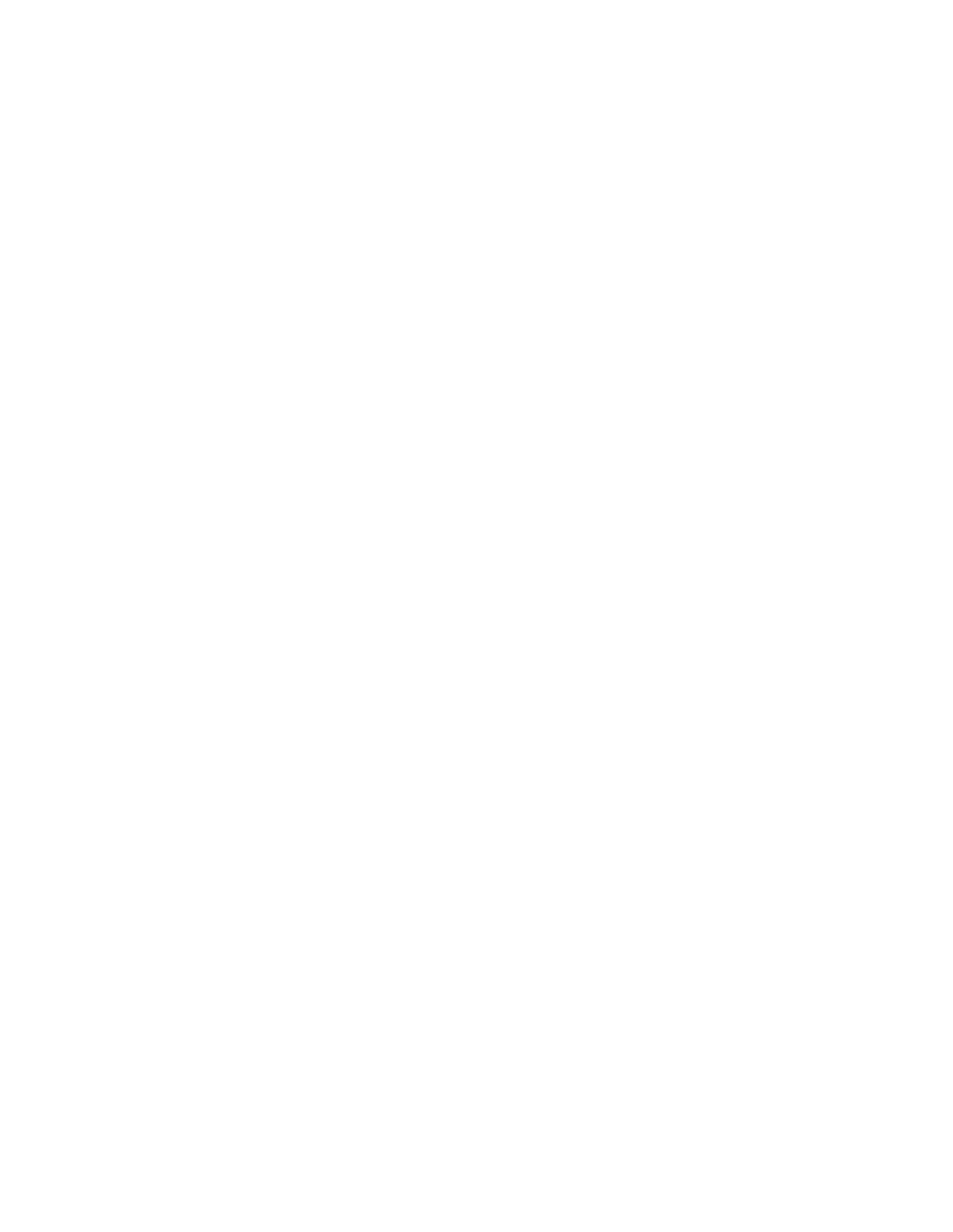

| <b>Measuring ARRA's Impact Using Recipients' Reports</b>          |   |  |
|-------------------------------------------------------------------|---|--|
| Measuring ARRA's Impact Using Economic Models and Historical Data | 3 |  |
| CBO's Modeling Approach                                           | 6 |  |
| Updated Estimates of the Impact of ARRA                           | 7 |  |
| Appendix: Evidence on the Economic Effects of Fiscal Stimulus     |   |  |
|                                                                   |   |  |

#### **Tables**

| 1. Estimated Macroeconomic Impact of the American Recovery and<br>Reinvestment Act in the Third Quarter of Calendar Year 2009 | $\mathcal{P}$ |
|-------------------------------------------------------------------------------------------------------------------------------|---------------|
| 2. Estimated Output Multipliers and Budgetary Costs of Major<br>Provisions of the American Recovery and Reinvestment Act      | 4             |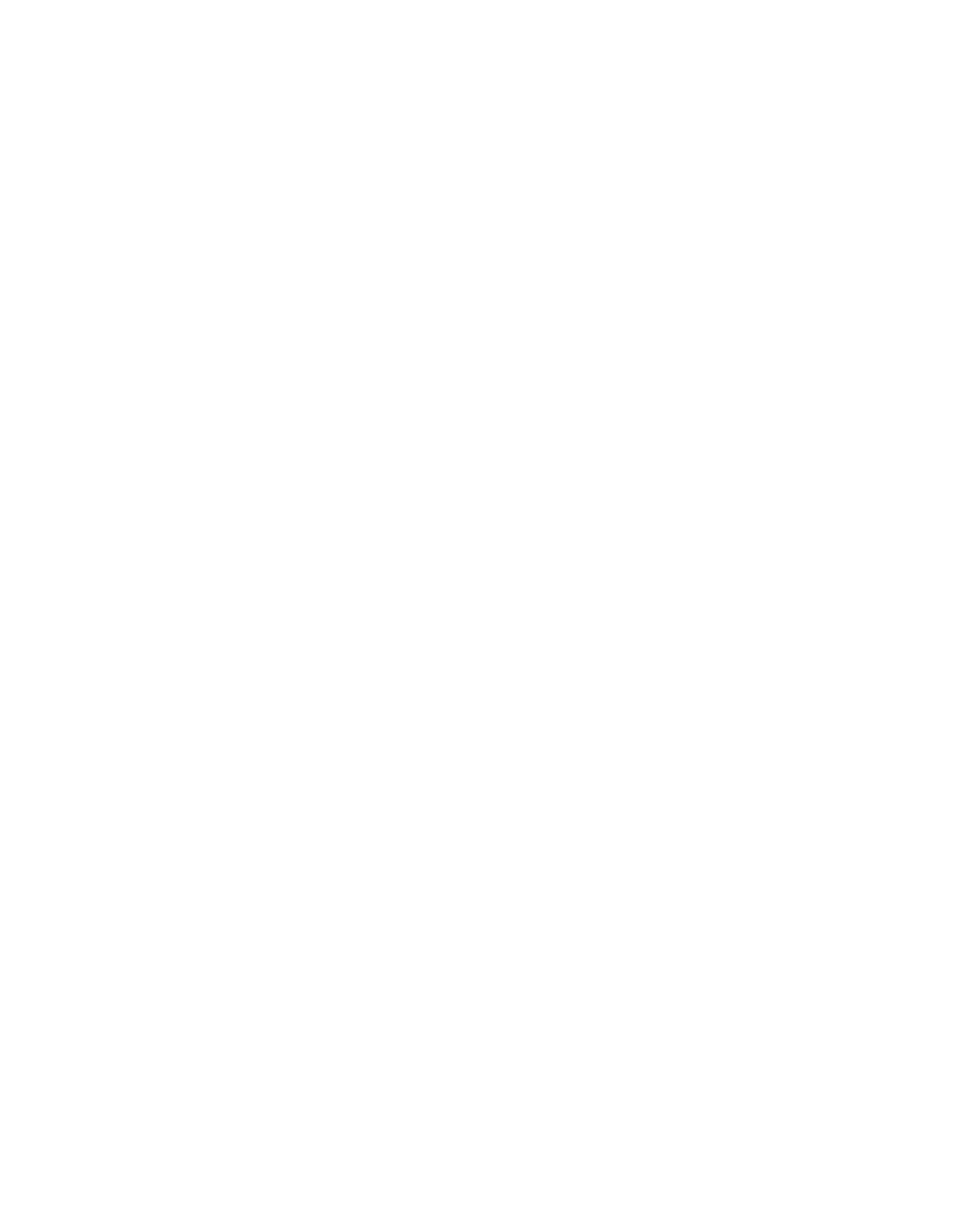**Estimated Impact of the American Recovery and Reinvestment Act on Employment and Economic Output as of September 2009**

**U**nder the American Recovery and Reinvestment Act of 2009 (ARRA), also known as the economic stimulus package, certain recipients of funds appropriated in ARRA (most grant and loan recipients, contractors, and subcontractors) are required to report the number of jobs they have created or retained with ARRA funding since the law's enactment in February 2009. The law also requires the Congressional Budget Office (CBO) to comment on that reported number.<sup>1</sup>

Recipients report that about 640,000 jobs were created or retained with ARRA funding through September 2009.<sup>2</sup> Such reports, however, do not provide a comprehensive estimate of the law's impact on employment in the United States. That impact may be higher or lower than the reported number for several reasons (in addition to any issues about the quality of the data in the reports).<sup>3</sup> First, it is impossible to determine how many of the reported jobs would have existed in the absence of the stimulus package. Second, the reports filed by recipients measure only the jobs created by employers who received ARRA funding directly or by their immediate subcontractors (so-called primary and secondary recipients), not by lower-level subcontractors. Third, the reports do not attempt to measure the number of jobs that may have been created or retained indirectly as greater income for recipients and their employees boosted demand for products and services. Fourth, the recipients' reports cover only certain appropriations made under ARRA, which encompass only about one-quarter of the total amount spent by the government or conveyed through tax reductions in ARRA through September 2009. The reports do not measure the effects of other provisions of the stimulus package, such as tax cuts and transfer payments to individuals.

Estimating the law's overall effects on employment requires a more comprehensive analysis than the recipients' reports provide. Therefore, looking at the actual amounts spent so far (where identifiable) and estimates of the other effects of ARRA on spending and revenues, CBO has estimated the law's impact on employment and economic output using evidence about how previous similar policies have affected the economy and various mathematical models that represent the workings of the economy. On that basis, CBO estimates that in the third quarter of calendar year 2009, an additional 600,000 to 1.6 million people were employed in the United States, and real (inflation-adjusted) gross domestic product (GDP) was 1.2 percent to 3.2 percent higher, than would have been the case in the absence of ARRA (see [Table 1\)](#page-9-0). Those ranges are intended to reflect the uncertainty of such estimates and to encompass most economists' views on the effects of fiscal stimulus.

<sup>1.</sup> Public Law 111-5, sections 1512(c) and 1512(e); 123 Stat. 115, 288.

<sup>2.</sup> The number of jobs and other information compiled from recipients' reports are shown at [www.recovery.gov.](http://www.recovery.gov/)

<sup>3.</sup> For a discussion of data-quality issues, see Government Accountability Office, *Recovery Act: Recipient Reported Jobs Data Provide Some Insight into Use of Recovery Act Funding, but Data Quality and Reporting Issues Need Attention,* GAO-10-223 (November 19, 2009), available at [www.gao.gov/new.items/d10223.pdf.](http://www.gao.gov/new.items/d10223.pdf)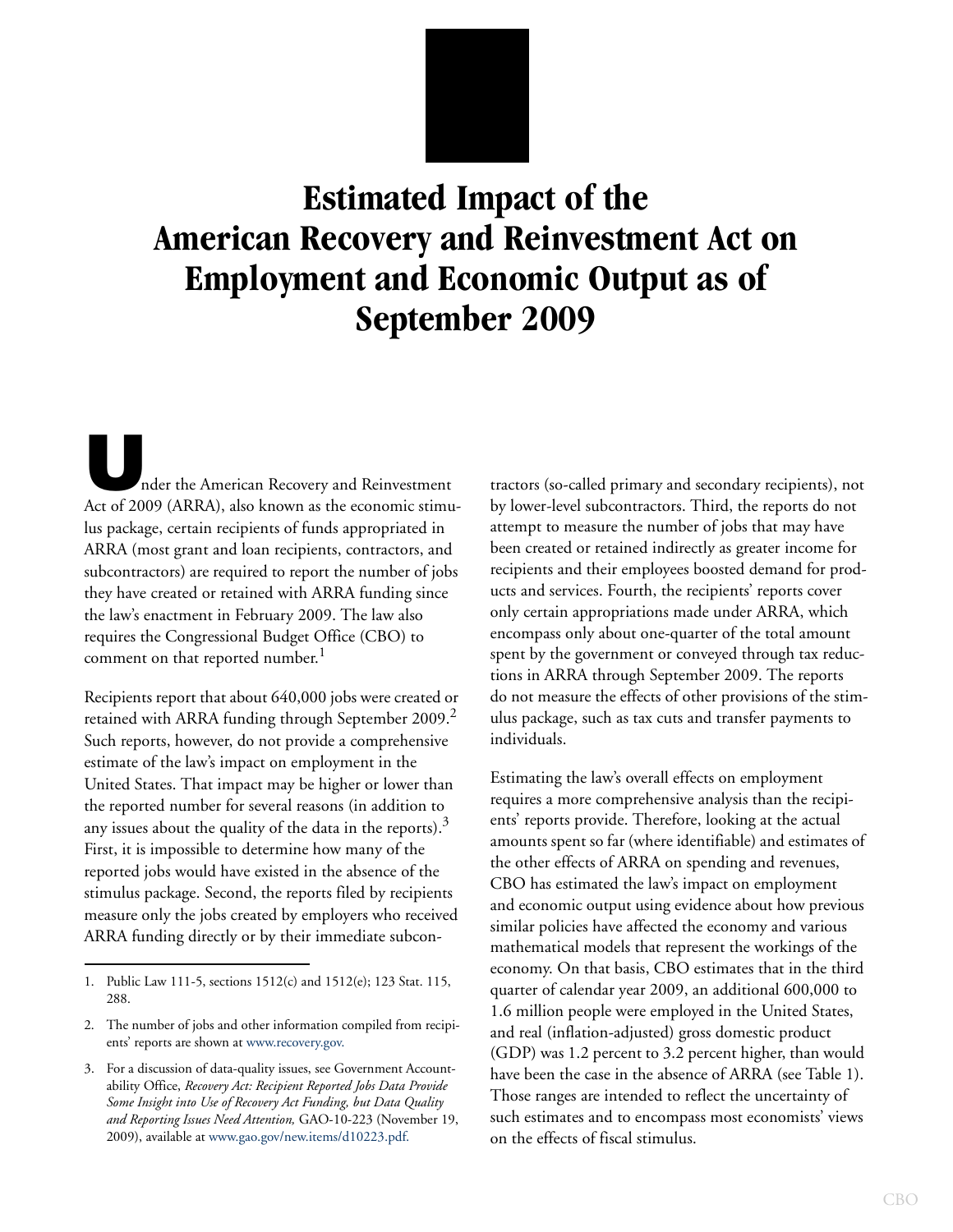#### <span id="page-9-0"></span>**Table 1.**

# **Estimated Macroeconomic Impact of the American Recovery and Reinvestment Act in the Third Quarter of Calendar Year 2009**

|                                                     | <b>Change Attributable to ARRA</b>   |                                  |
|-----------------------------------------------------|--------------------------------------|----------------------------------|
|                                                     | <b>March 2009</b><br><b>Estimate</b> | November 2009<br><b>Estimate</b> |
| Change in Real Gross Domestic Product (Percent)     |                                      |                                  |
| Low estimate                                        | 1.1                                  | 1.2                              |
| High estimate                                       | 3.0                                  | 3.2                              |
| Change in the Unemployment Rate (Percentage points) |                                      |                                  |
| Low estimate                                        | $-0.3$                               | $-0.3$                           |
| High estimate                                       | $-0.8$                               | $-0.9$                           |
| Change in Employment (Millions of people)           |                                      |                                  |
| Low estimate                                        | 0.6                                  | 0.6                              |
| High estimate                                       | 1.5                                  | $1.6\phantom{0}$                 |

Source: Congressional Budget Office.

Note: These changes are relative to CBO's estimate of what economic conditions would be without the American Recovery and Reinvestment Act of 2009.

CBO's current estimates reflect small revisions to earlier projections of the timing and magnitude of changes to spending and revenues under ARRA. In March 2009, CBO projected that in the third quarter of 2009, U.S. employment would be higher by 600,000 to 1.5 million people with ARRA than it would be without the law, and real GDP would be 1.1 percent to 3.0 percent higher.<sup>4</sup>

CBO's current estimates do not reflect any change in the agency's assessment of the effect that each dollar of spending increase or revenue decrease has on output and employment. Since March, CBO has continued to examine new research on the relationships between changes in government policy and changes in output and employment. To date, that examination has generated no significant change in CBO's assessment of those relationships. CBO has also examined incoming data on output and employment during the period since ARRA's enactment. However, those data are not as helpful in determining ARRA's economic effects as might be supposed, because isolating the effects would require knowing what path the economy would have taken in the absence of the law.

Because that path cannot be observed, the new data add only limited information about ARRA's impact. Economic output and employment in the spring and summer of 2009 were lower than CBO had projected at the beginning of the year. But in CBO's judgment, that outcome reflects greater-than-projected weakness in the underlying economy rather than lower-than-expected effects of ARRA.

# **Measuring ARRA's Impact Using Recipients' Reports**

ARRA requires primary and secondary recipients of more than \$25,000 from appropriations made under the law to report a variety of information each calendar quarter. That requirement covers most grant and loan recipients, contractors, and subcontractors but excludes individuals. The required information includes the amount of stimulus funding received and spent; the name, description, and completion status of the funded projects or activities; the number of jobs created or retained; and, in the case of infrastructure investments, the purpose and cost of the investment. Recipients are instructed to count the number of employees working on funded projects, adjusted for the number of hours they work. Reports filed in October 2009 cover the period from ARRA's enactment on February 17, 2009, through September 30, 2009.

<sup>4.</sup> See Congressional Budget Office, [letter to the Honorable](http://www.cbo.gov/ftpdocs/100xx/doc10008/03-02-Macro_Effects_of_ARRA.pdf)  Charles E. Grassley about the estimated macroeconomic impacts of the American Recovery and Reinvestment Act of 2009 (March 2, 2009).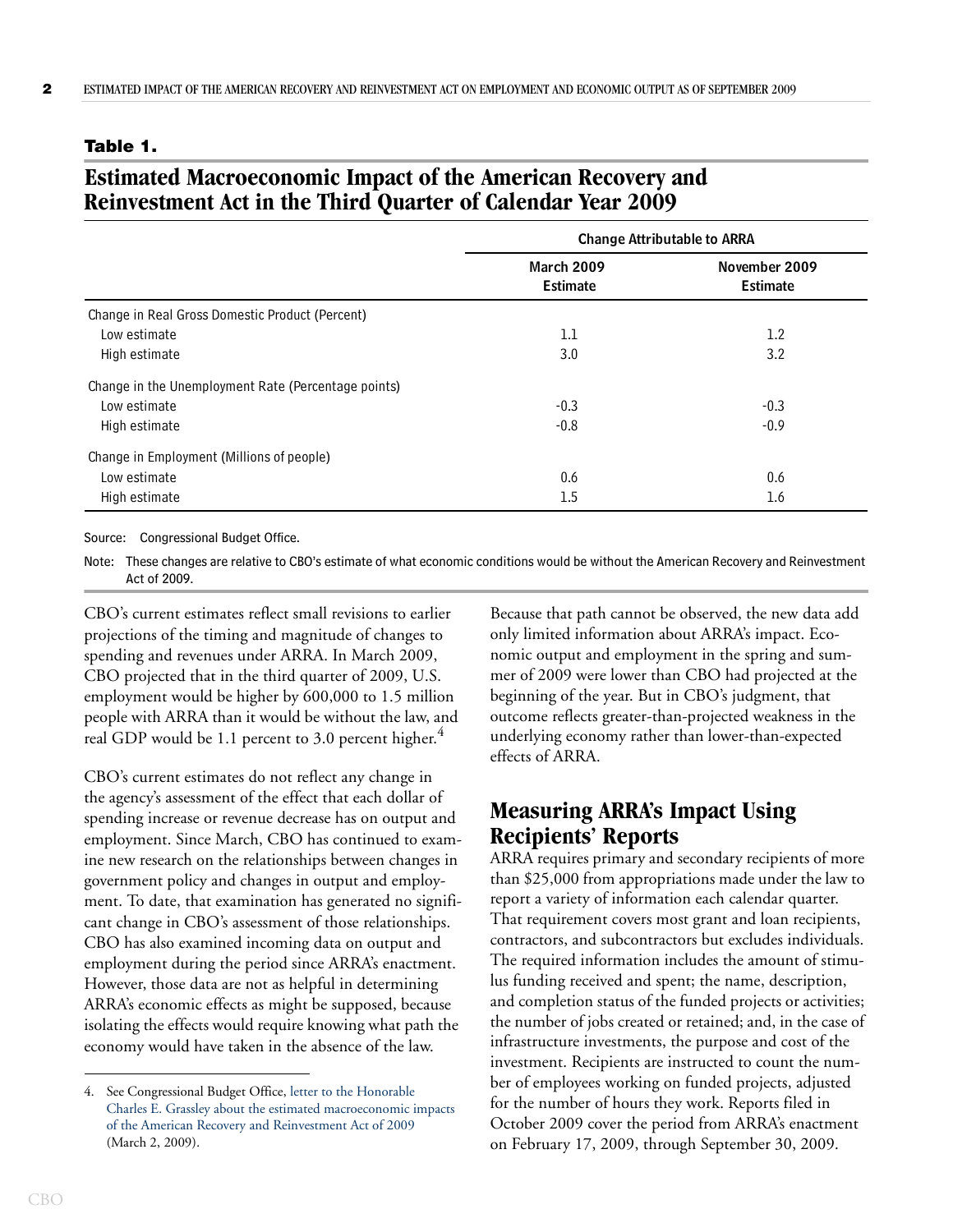<span id="page-10-0"></span>According to the recipients' reports, a total of 640,329 jobs—more than half of them in education—were created or retained with ARRA funds through the end of September.<sup>5</sup> However, adding up the reported numbers of jobs created or retained is not a comprehensive measure of ARRA's effect on overall employment, or even of the effect of those provisions of ARRA for which recipients' reports are required. The law's actual impact could, in principle, be significantly larger or smaller than the total reported number of jobs.

One factor that could make the reported figure too high is that recipients' reports may include some employment that would have occurred without ARRA. Some counted employees might have worked on other activities in the absence of ARRA—for example, firms might have bid on alternative projects if their resources were not committed to projects funded by ARRA. In the case of government employees, state or local taxes might have been raised in the absence of ARRA funding (or transfer payments might have been reduced) to maintain some of the jobs counted as created or retained.

A factor that could make the reported figure too low is that the reporting requirement is limited to primary and secondary recipients of funds and excludes lower-level recipients, such as subcontractors hired by the main subcontractor. Thus, if expenditures under ARRA led to increases in employment among such lower-level subcontractors and vendors, those effects would be missed by the reports.

Recipients' reports also do not incorporate indirect effects, which could either increase or decrease the impact on employment. Those indirect effects include potential declines in employment in other firms or economic sectors as demand shifts toward the recipients of ARRA funding—a phenomenon often referred to as the "crowding out" effect of government policies. Conversely, spending under ARRA could lead to higher employment at companies not directly connected to that spending—for example, because of additional purchases made by workers who are directly employed through ARRA funds and

who would otherwise have been unemployed. CBO estimates that, under current conditions, the positive indirect effects outweigh the negative ones. In other words, taken together, indirect effects boost ARRA's impact on economic output and employment.

Finally, the recipients' reports reflect only about onequarter of the total dollar amount of spending increases or tax reductions that resulted through September 2009 from ARRA's policies. The reports cover direct government purchases of goods and services, grants and loans to private entities, and grants to states and localities, but they do not cover tax cuts or increases in transfer payments (such as unemployment insurance payments) to individuals. The tax reductions and spending not covered by the recipients' reports probably had substantial effects on purchases of goods and services and thus on employment.

# **Measuring ARRA's Impact Using Economic Models and Historical Data**

CBO estimates that the enactment of ARRA raised federal outlays by about \$100 billion and reduced tax collections by about \$90 billion through September 2009. CBO has used information from a variety of economic models and from analyses of historical data to estimate how output and employment have responded to those outlay increases and revenue reductions. CBO's assessment is that different elements of ARRA (such as particular types of tax cuts, transfer payments, and government purchases) have different effects on economic output per dollar of higher spending or lower tax receipts. Multiplying estimates of those per-dollar effects by the dollar amounts of each element of ARRA yields an estimate of the law's total impact on output. CBO combined that result with estimates of how changes in output affect the unemployment rate and participation in the labor force to produce estimates of ARRA's total impact on employment.<sup>6</sup>

<sup>5.</sup> For the number of created or retained jobs that were in education, see Department of Education, *U.S. Department of Education American Recovery and Reinvestment Act Report: Summary of Programs and State-by-State Data* (November 2, 2009), available at [www.ed.gov/policy/gen/leg/recovery/spending/arra-program](http://www.ed.gov/policy/gen/leg/recovery/spending/arra-program-summary.pdf)summary.pdf.

<sup>6.</sup> To measure the impact of a policy, it is sometimes possible to observe both people affected by the policy and otherwise comparable people not affected by it. For example, programs that help recipients of unemployment insurance look for jobs have been studied in exactly that way. The impact of ARRA is economywide, however, so there is no suitable comparison group of people who are not affected by the law.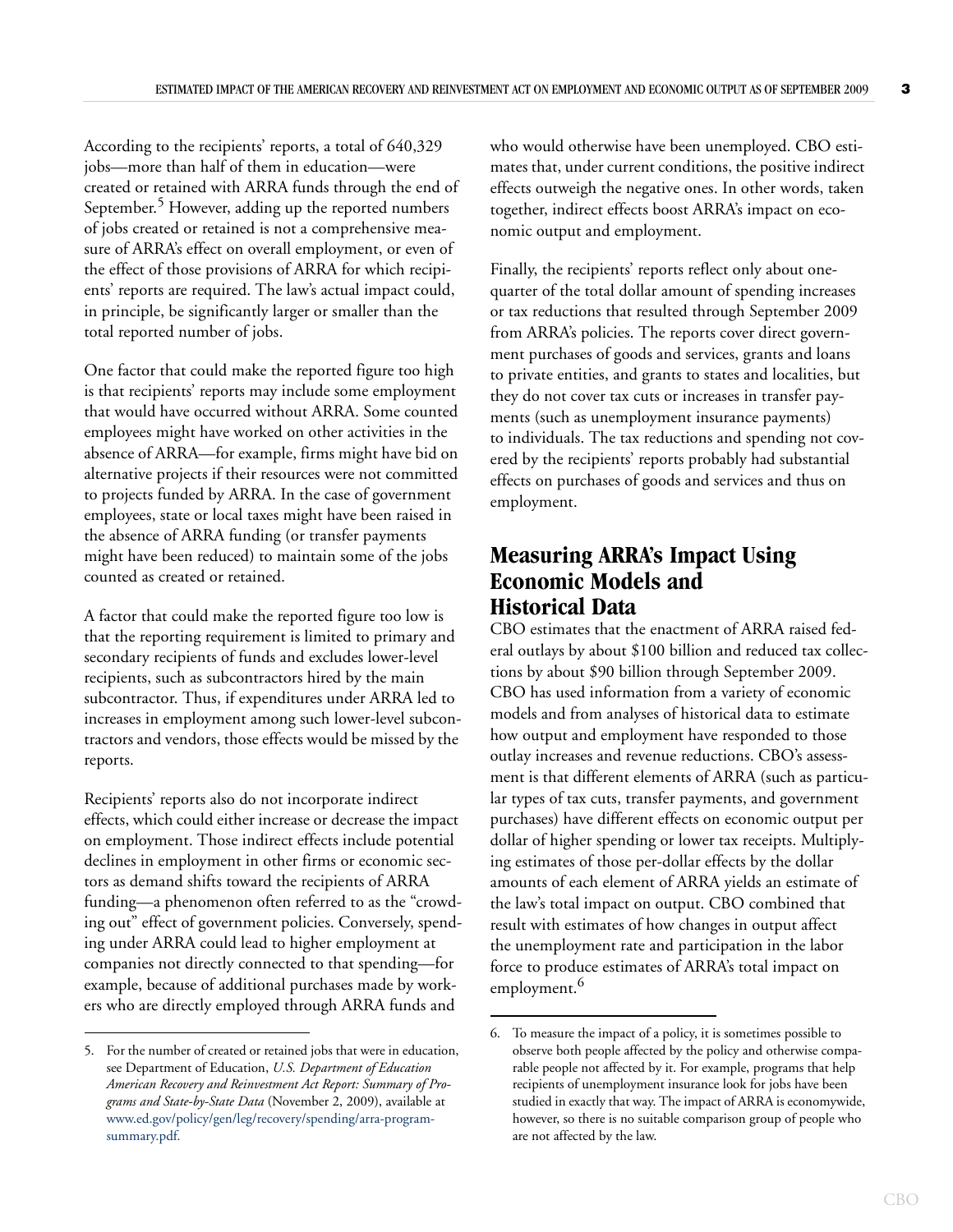#### <span id="page-11-0"></span>**Table 2.**

# **Estimated Output Multipliers and Budgetary Costs of Major Provisions of the American Recovery and Reinvestment Act**

|                                                                              | <b>Estimated</b><br>Output Multipliers <sup>a</sup> |                                         |                                                                                                                                                                                                                                                                                                                              |                                                                      |
|------------------------------------------------------------------------------|-----------------------------------------------------|-----------------------------------------|------------------------------------------------------------------------------------------------------------------------------------------------------------------------------------------------------------------------------------------------------------------------------------------------------------------------------|----------------------------------------------------------------------|
| <b>Type of Activity</b>                                                      | Low                                                 | <b>High</b><br><b>Estimate Estimate</b> | <b>Major Provisions of ARRA</b>                                                                                                                                                                                                                                                                                              | <b>Total Budgetary Cost of</b><br>Provisions, 2009-2019 <sup>b</sup> |
| Purchases of Goods and<br>Services by the<br><b>Federal Government</b>       | 1.0                                                 | 2.5                                     | Division A, Title II: Other; Title IV: Energy Efficiency and<br>Renewable Energy; Title IV: Innovative Technology<br>Loan Guarantee Program; Title IV: Other Energy<br>Programs; Title V: Federal Buildings Fund; Title VIII:<br>National Institutes of Health; Title VIII: Other<br>Department of Health and Human Services | \$88 billion                                                         |
| Transfer Payments to<br>State and Local<br>Governments for<br>Infrastructure | 1.0                                                 | 2.5                                     | Division A, Title VII: Clean Water and Drinking Water<br>State Revolving Funds; Title XI: Other Housing<br>Assistance; Title XII: Highway Construction; Title XII:<br>Other Transportation                                                                                                                                   | \$44 billion                                                         |
| Transfer Payments to<br>State and Local<br>Governments for<br>Other Purposes | 0.7                                                 | 1.9                                     | Division A, Title VIII: Education for the<br>Disadvantaged; Title VIII: Special Education;<br>Title IX: State Fiscal Stabilization Fund; Division B,<br>Title V: State Fiscal Relief Fund                                                                                                                                    | \$215 billion                                                        |
| <b>Transfer Payments to</b><br>Individuals                                   | 0.8                                                 | 2.2                                     | Division A, Title I: Supplemental Nutrition Assistance<br>Program; Title VIII: Student Financial Assistance;<br>Division B, Title II: Unemployment Compensation;<br>Title III: Health Insurance Assistance                                                                                                                   | \$100 billion                                                        |
| One-Time Payments to<br>Retirees                                             | 0.2                                                 | 1.2                                     | Division B, Title II: Economic Recovery Payments,<br>Temporary Aid to Needy Families, and Child Support <sup>c</sup>                                                                                                                                                                                                         | \$18 billion                                                         |
| Two-Year Tax Cuts for<br>Lower- and Middle-<br><b>Income People</b>          | 0.5                                                 | 1.7                                     | Division B, Title I: Refundable Tax Credits; Making<br>Work Pay Credit; <sup>d</sup> American Opportunity Tax Credit <sup>d</sup>                                                                                                                                                                                            | \$168 billion                                                        |
| One-Year Tax Cut for<br>Higher-Income People                                 | 0.1                                                 | 0.5                                     | Increase in Individual AMT Exemption Amount <sup>d</sup>                                                                                                                                                                                                                                                                     | \$70 billion                                                         |
| <b>Extension of First-Time</b><br>Homebuyer Credit                           | 0.2                                                 | 1.0                                     | Extension of First-Time Homebuyer Credit <sup>d</sup>                                                                                                                                                                                                                                                                        | \$7 billion                                                          |

**Continued**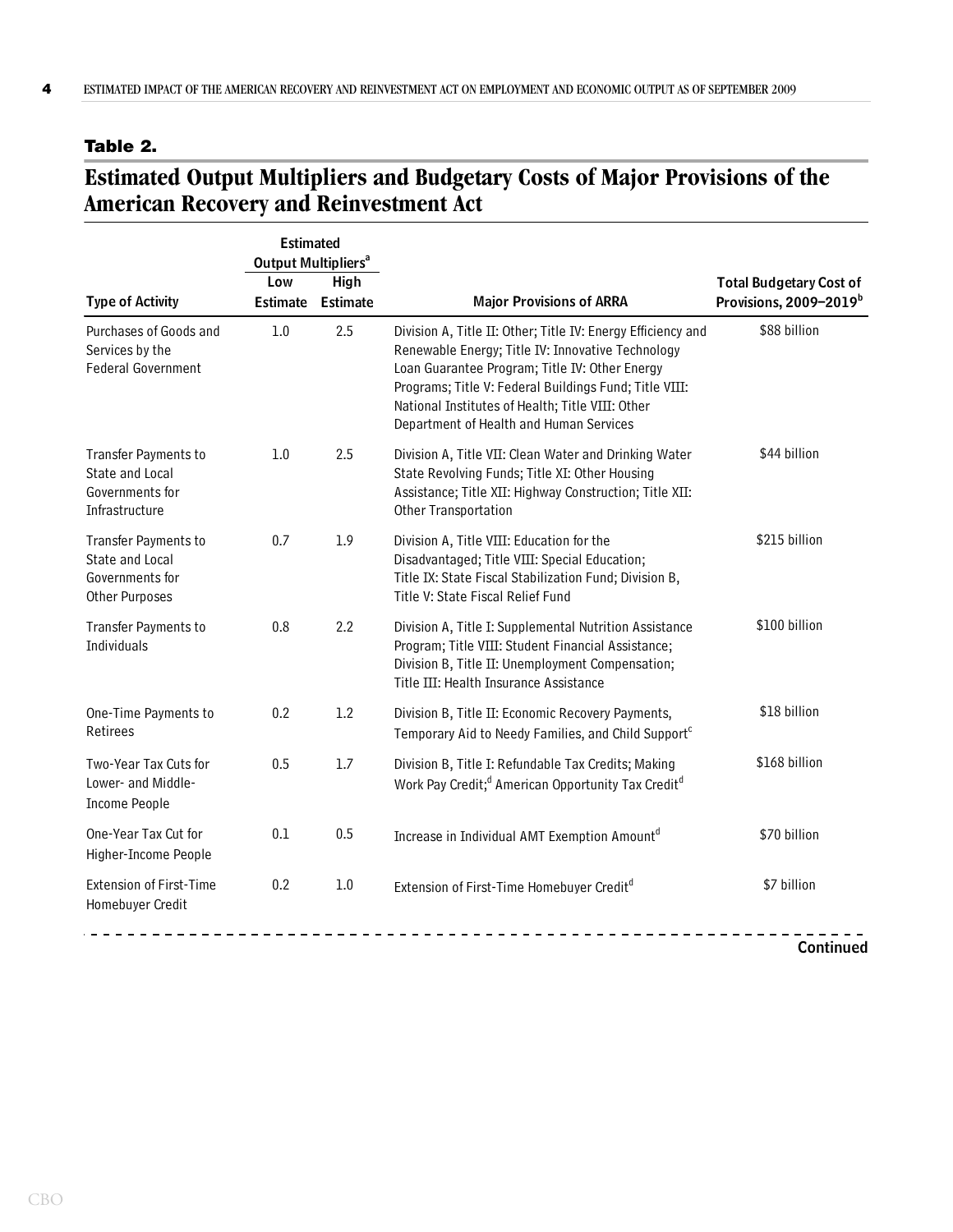<span id="page-12-0"></span>

**Table 2. Continued**

#### ESUMACU VULPUL MULUPILLIS and budgetary Gosts of Major Frovisions of the **American Recovery and Reinvestment Act**

|                                                                            | <b>Estimated</b><br><b>Output Multipliers<sup>a</sup></b> |                         |                                                                                                                                                                                                                                                                                                                                                                             |                                                                      |
|----------------------------------------------------------------------------|-----------------------------------------------------------|-------------------------|-----------------------------------------------------------------------------------------------------------------------------------------------------------------------------------------------------------------------------------------------------------------------------------------------------------------------------------------------------------------------------|----------------------------------------------------------------------|
| <b>Type of Activity</b>                                                    | Low<br><b>Estimate</b>                                    | High<br><b>Estimate</b> | <b>Major Provisions of ARRA</b>                                                                                                                                                                                                                                                                                                                                             | <b>Total Budgetary Cost of</b><br>Provisions, 2009-2019 <sup>b</sup> |
| <b>Corporate Tax Provisions</b><br><b>Primarily Affecting</b><br>Cash Flow | 0                                                         | 0.4                     | Deferral and Ratable Inclusion of Income Arising from<br>Business Indebtedness Discharged by the<br>Reacquisition of a Debt Instrument; <sup>d</sup> Clarification of<br>Regulations Related to Limitations on Certain Built-In<br>Losses Following an Ownership Change; <sup>d</sup> Recovery<br>Zone Bonds; <sup>d</sup> Qualified School Construction Bonds <sup>d</sup> | \$21 billion                                                         |

Sources: Congressional Budget Office and Joint Committee on Taxation (JCT).

Notes: This table includes provisions estimated by CBO or JCT as having total budgetary costs of \$5 billion or more over the 2009–2019 period. Certain provisions with lower total costs were included if the costs in the 2009–2011 period were large.

Provisions affecting outlays (including refundable tax credits) are identified by the same names used in Congressional Budget Office, [cost estimate for H.R. 1, American Recovery and Reinvestment Act of 2009](http://www.cbo.gov/doc.cfm?index=9989) (February 13, 2009). Provisions affecting revenues—all of which are included in Title I of ARRA—are identified by the names used in Joint Committee on Taxation, Estimated Budget Effects of the Revenue Provisions Contained in the Conference Agreement for H.R. 1, JCX-19-09 (February 12, 2009), available at [www.jct.gov/](http://www.jct.gov/x-19-09.pdf) x-19-09.pdf.

Some provisions include individual elements that have different multipliers, by CBO's estimate; in those cases, the provisions are listed with the multiplier used for the majority of the 2009–2019 budgetary cost.

The economic impact of three tax provisions with budgetary costs over \$5 billion was analyzed using a different methodology, and their effects cannot easily be summarized by a multiplier. Those provisions were titled "Extend by Three Years the Placed-In-Service Date for Each Section 45 Qualified Facility" and "One-Year Extension of Special Allowance for Certain Property Acquired During 2009" in JCT's estimate and "Health Information Technology" in CBO's estimate.

- a. The output multiplier is the cumulative impact on real gross domestic product over several quarters for each dollar of spending or reduction in tax revenues.
- b. The costs shown here do not add up to the total budgetary cost of \$787 billion presented in CBO's cost estimate for the conference report on H.R. 1 for two reasons. First, several provisions are excluded because CBO's analysis of them cannot easily be summarized by a single multiplier. Second, the costs presented here are translations of budgetary costs to categories of the national income and product accounts.
- c. Most of the payments in this category go to retirees.
- d. The budgetary impact of these provisions was estimated by JCT.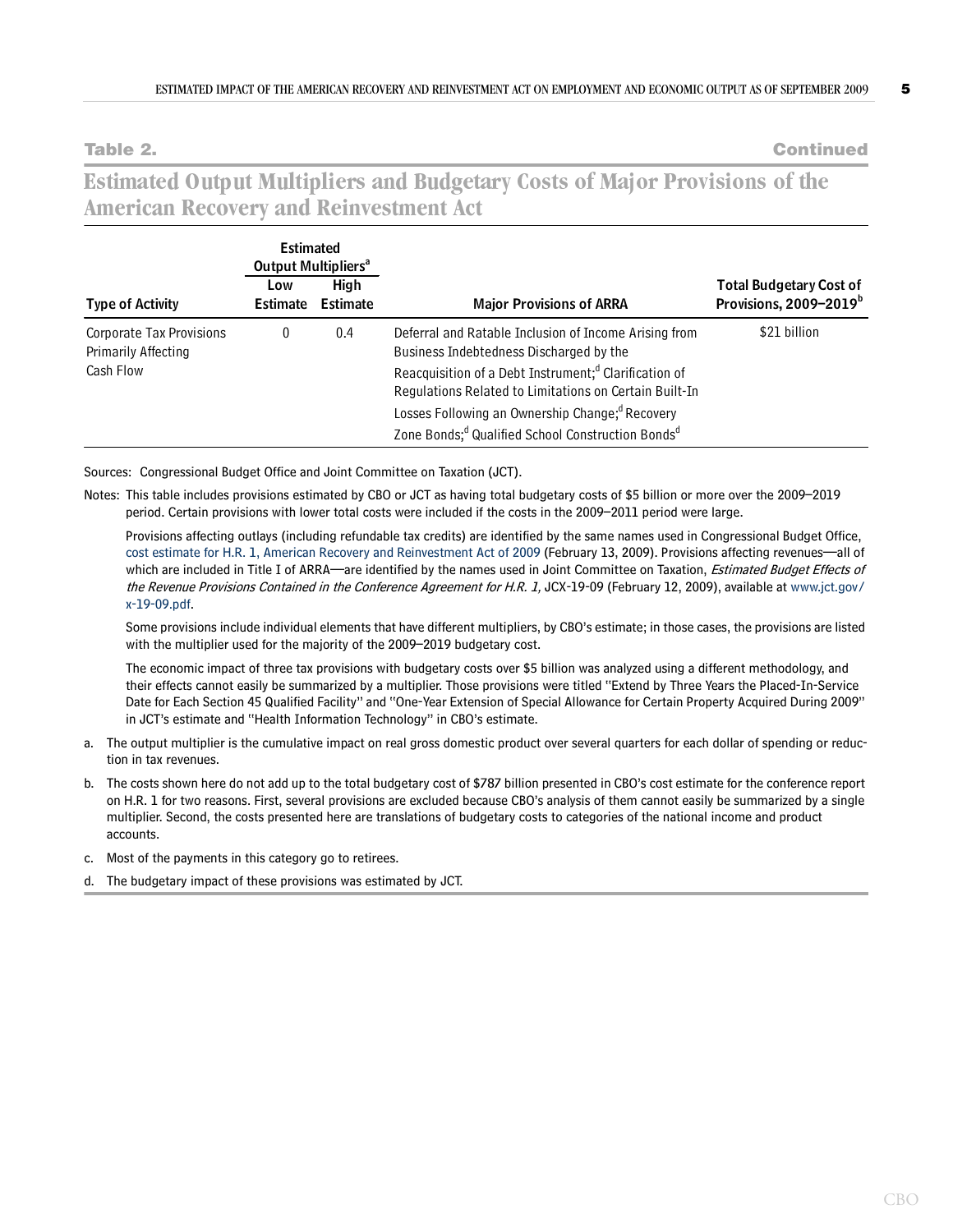#### <span id="page-13-0"></span>**CBO's Modeling Approach**

CBO used the evidence from models and historical data to determine estimated "multipliers" for each of several categories of tax and spending policies in ARRA (see [Table 2 on page 4](#page-11-0)). Each multiplier represents the estimated direct and indirect effects on the nation's output of a dollar's worth of a given policy. Thus, a policy's multiplier can be applied to the budgetary cost of that policy to estimate its overall impact on output.

Direct effects consist of immediate (or first-round) effects on economic activity. Government purchases of goods and services directly elicit economic activity that would not occur otherwise and thereby have a direct dollar-fordollar impact on output. For tax cuts, increases in transfer payments, or aid to state and local governments, the size of the direct effect depends on the policy's impact on the behavior of recipients. If someone receives a dollar in transfer payments and spends 80 cents (saving the other 20 cents), production increases over time to meet the additional demand generated by that spending, and the direct impact on output is 80 cents. Similarly, if a dollar in aid to a state government leads that government to spend 50 cents more on employees' salaries (but causes no other changes in policy), the direct impact on output is 50 cents.

CBO reviewed evidence on the responses of households, businesses, and governments to various types of tax cuts and transfer payments to determine the size of those policies' direct effects on output.<sup>7</sup> For example:

 $\blacksquare$  A one-time cash payment is likely to have less impact on a household's purchases than a longer-lasting change to disposable income will, because the onetime payment has less effect on total lifetime disposable income.

- Increases in disposable income are likely to boost purchases more for lower-income households than for higher-income ones. The difference arises, at least in part, because a larger share of lower-income households would like to borrow in order to spend more than they do now but are unable to.
- Changes to corporate taxes that primarily affect aftertax profits generally have a smaller impact on output than do policies that alter the marginal return from economic activities such as investment.

Government policies can also have indirect effects that enhance or offset the direct effects. Direct effects are enhanced, for instance, when a government policy leads directly to higher income for workers who are employed because of the policy and those workers use their higher income to boost their consumption. Direct effects are also enhanced when greater demand for goods and services prompts companies to increase investment spending to bolster their future production.

In the other direction, substantial government spending can cause a shift in resources (including employees) away from production in other firms and sectors to government-funded projects. That indirect crowdingout effect could cause growth in employment among recipients of ARRA funding to be offset by declines in employment elsewhere in the economy. Increases in interest rates are one mechanism for such crowding out: Higher interest rates discourage spending on investment and on durable goods such as cars because they raise the cost of borrowed funds. However, that mechanism has not been an important factor this year because the Federal Reserve has held short-term interest rates at very low levels. Activities funded by ARRA could also reduce production elsewhere in the economy if they used scarce materials or workers with specific skills, creating bottlenecks that hindered other activities. That effect, too, has been much smaller this year than it might be otherwise because of the high unemployment rate and large amount of unused resources (as well as the diversity of activities funded under ARRA). In estimating the size of such indirect effects, CBO relied heavily on estimates from macroeconometric forecasting models, informed by evidence from other types of models and from direct estimation using historical data. (For more details about those sources of information, see the appendix.)

<sup>7.</sup> On household spending, for example, see David S. Johnson, Jonathan A. Parker, and Nicholas S. Souleles, "Household Expenditure and the Income Tax Rebates of 2001," American Economic - *Review*, vol. 96, no. 5 (December 2006), pp. 1589–1610; Sumit Agarwal, Chunlin Liu, and Nicholas S. Souleles, "The Reaction of Consumer Spending and Debt to Tax Rebates: Evidence from Consumer Credit Data," *Journal of Political Economy,* vol. 115, no. 6 (December 2007), pp. 986–1019; and Matthew D. Shapiro and Joel Slemrod, "Did the 2008 Tax Rebates Stimulate Spending?" *American Economic Review,* vol. 99, no. 2 (May 2009), pp. 374–379.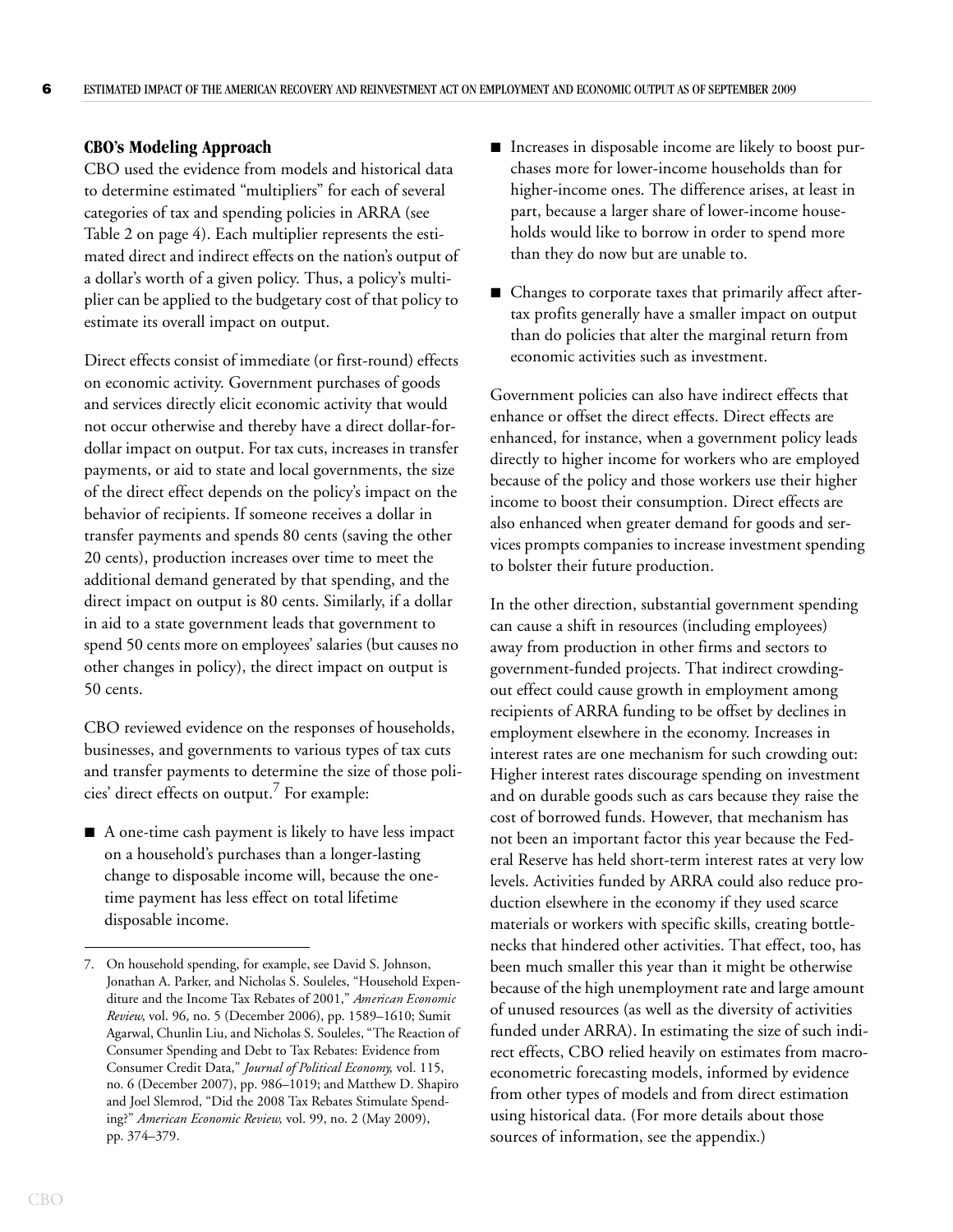<span id="page-14-0"></span>CBO grouped the provisions of ARRA into general categories and assigned high and low multipliers to each category (see [Table 2](#page-11-0)). The ranges between high and low multipliers are designed to encompass most economists' views about the direct and indirect effects of different policies. The multipliers indicate the cumulative impact of policies on GDP over several quarters. For instance, CBO estimates that a one-time increase of \$1 in federal purchases of goods and services in one calendar quarter would raise GDP by a total of \$1 to \$2.50 over several quarters. That cumulative multiplier of \$2.50 on federal purchases comprises increases in GDP of roughly \$1.45 in the quarter when the spending occurs, roughly 60 cents in the following quarter, and roughly 45 cents in later quarters combined.

The multipliers are applied to outlays when they occur and to changes in taxes or transfer payments when they affect disposable income. CBO's estimates therefore account for the different rates of spending for various types of appropriations and, similarly, for the timing of different tax cuts or transfer payments. In some cases, when different elements of a single provision were estimated to have different multipliers, the total cost of a provision was divided among more than one category. In those cases, the provision is shown in Table 2 in the category to which most of its budgetary cost applied. Provisions that affect outlays (including refundable tax credits) are identified by the same names used in CBO's cost estimate for the conference agreement on ARRA.<sup>8</sup> Provisions that affect revenues are identified by the names used in the revenue estimate prepared by the staff of the Joint Committee on Taxation for the same legislation.<sup>9</sup>

The ranges for multipliers in Table 2 are the same ones that CBO used in its initial analysis of the economic effects of ARRA in March. Since then, CBO has continued to review research on the economic impact of various government policies, and some new research has emerged. Taken as a whole, however, the evidence continues to support the same ranges for multipliers, in CBO's judgment.

The estimates of ARRA's effects on output were translated into estimates of the effects on the unemployment rate and total employment in a series of steps. First, CBO calculated the impact on the output gap—the percentage difference between actual output and potential output.<sup>10</sup> Next, CBO calculated the effect of the change in the output gap on the unemployment rate using the historical relationship between those two measures.<sup>11</sup> Then, CBO took account of the effect of changes in the unemployment rate on the labor force. If unemployment declines and the economic environment improves, discouraged workers and people who have chosen to pursue activities such as schooling rather than work tend to return to the labor force. Together, the estimated effect on the unemployment rate and the effect on the labor force were used to estimate the impact on the number of people employed.

A key advantage of this model-based approach is the ability to provide estimates of the total effects throughout the economy of tax cuts, transfer payments, and government spending. By focusing on the net change in employment, this approach captures both jobs created and jobs retained as a result of ARRA.

A key disadvantage of this approach is that considerable uncertainty exists about many of the economic relationships that are important in the modeling. Economists differ on which analytical approaches provide the most convincing evidence about such relationships, and therefore they come to different conclusions about those relationships. In addition, each individual study involves uncertainty about the extent to which the results reflect the true effects of a given policy or the effects of other factors. For those reasons, CBO provides ranges of estimates of ARRA's economic effects that are intended to encompass most economists' views and thereby reflect the uncertainty involved in such estimates.

#### **Updated Estimates of the Impact of ARRA**

Because CBO's estimates of the relationships between government policy changes and employment changes have remained essentially the same since last winter, the

<sup>8.</sup> See Congressional Budget Office, [cost estimate for H.R. 1, the](http://www.cbo.gov/ftpdocs/99xx/doc9989/hr1conference.pdf)  American Recovery and Reinvestment Act of 2009 (February 13, 2009).

<sup>9.</sup> See Joint Committee on Taxation, *Estimated Budget Effects of the Revenue Provisions Contained in the Conference Agreement for H.R. 1,* JCX-19-09 (February 12, 2009), available at [www.jct.gov/](http://www.jct.gov/x-19-09.pdf) x-19-09.pdf.

<sup>10.</sup> Potential output is the amount that the economy is capable of producing given its labor supply, capital stock, and technology.

<sup>11.</sup> Changes in the output gap affect unemployment gradually over several quarters. Initially, part of a rise in output shows up as higher productivity and hours per worker rather than reduced unemployment.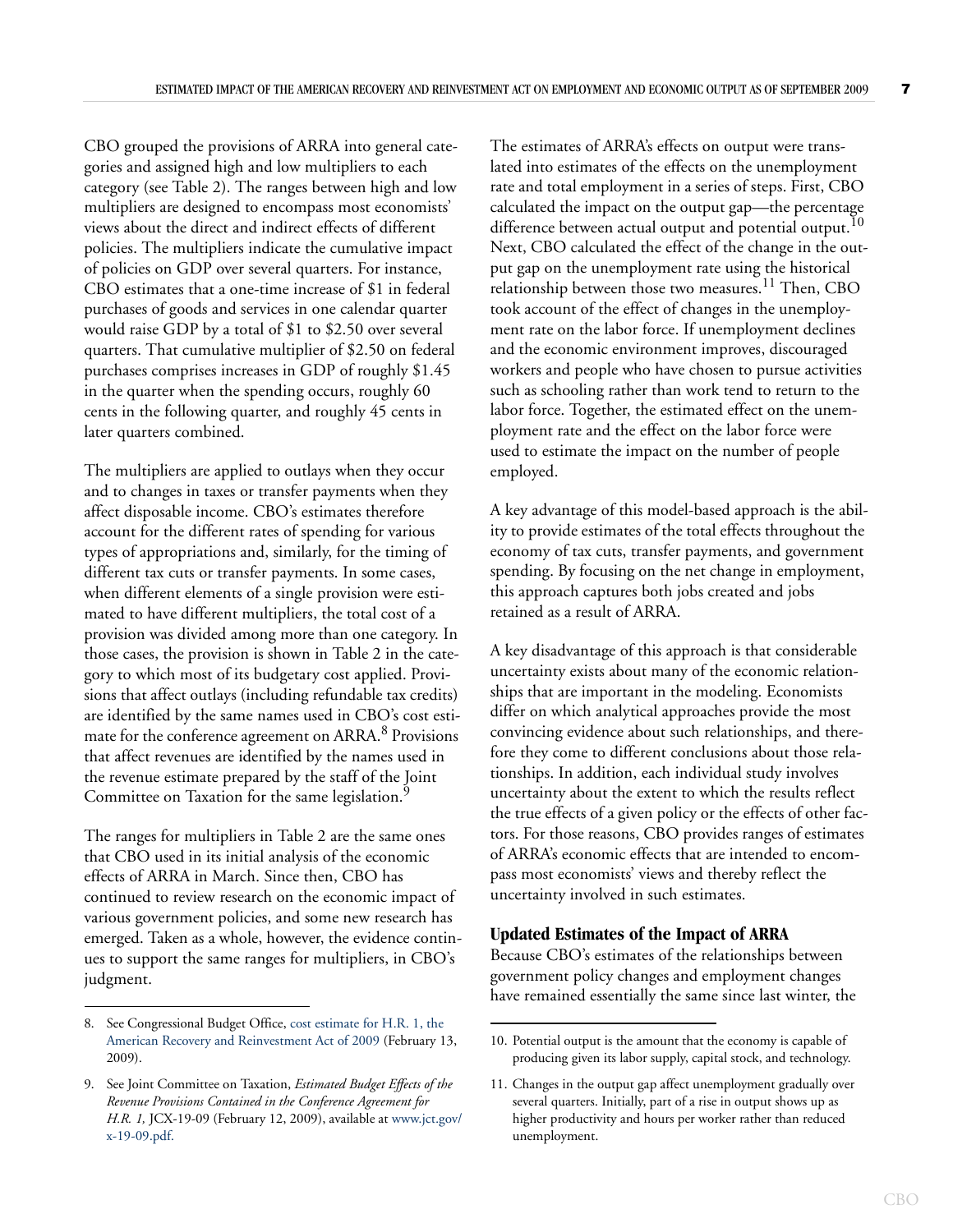slight revisions to CBO's estimates of the impact of ARRA result only from new information on the rate at which provisions of the law are being implemented. Initially, CBO projected that ARRA would cut taxes and increase outlays by about \$185 billion between February 2009 and September 2009. Tax cuts through September turned out to be roughly \$10 billion larger than initially projected, mainly because certain tax changes were carried out more quickly than anticipated.<sup>12</sup> Outlays for ARRA programs, as reported by government agencies,

turned out to be slightly higher than CBO initially projected, but it appears that stimulus funds substituted for some spending from regular appropriations. On the whole, the net change in total outlays that can be attributed to the stimulus package was slightly smaller than CBO initially estimated.

Taking into account the slightly faster implementation of certain tax cuts and the slightly slower pace of outlays, CBO now estimates that in the third quarter of calendar year 2009, ARRA's policies raised real GDP by between 1.2 percent and 3.2 percent, lowered the unemployment rate by between 0.3 and 0.9 percentage points, and increased the number of people employed by between 600,000 and 1.6 million compared with what those values would have been otherwise (see [Table 1 on page 2](#page-9-0)).

<sup>12.</sup> That \$10 billion change reflects the timing rather than the total size of the estimated impact on revenues. It is not possible to determine how close the actual 2009 revenue effects of ARRA were to initial estimates, because detailed data on 2009 tax collections are not yet available.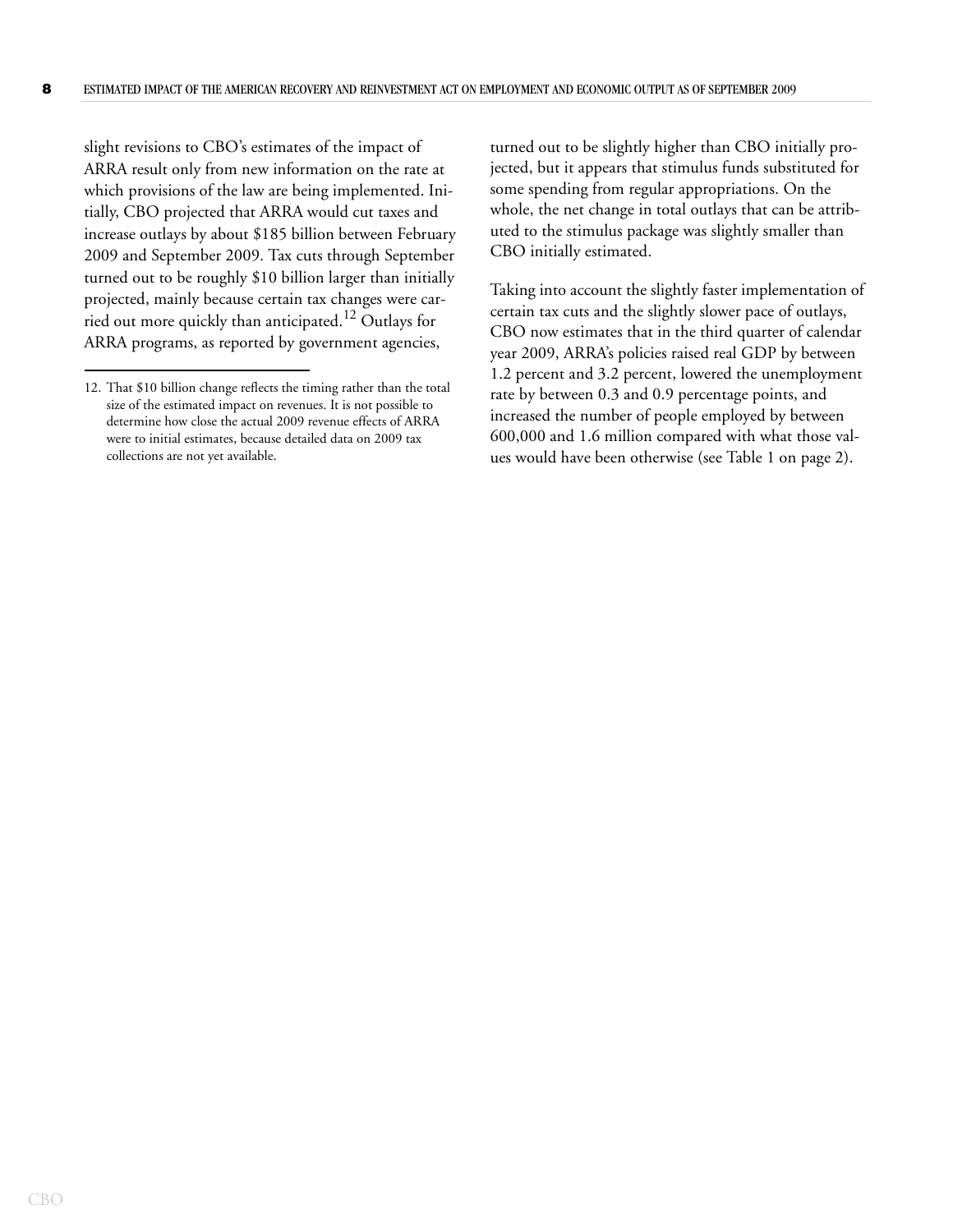# <span id="page-16-0"></span>**Appendix: Evidence on the Economic Effects of**

**Fiscal Stimulus**

**T**he Congressional Budget Office (CBO) based its estimates of the economic effects of the American Recovery and Reinvestment Act of 2009 (ARRA) on information from a variety of sources: macroeconometric forecasting models, general-equilibrium models, and direct extrapolations of past data. Macroeconometric forecasting models incorporate relationships between aggregate economic variables that are based largely on historical evidence. General-equilibrium models, by contrast, are built on explicit assumptions about the decisionmaking of individuals and businesses. Another source of information on the economic effects of fiscal stimulus is research that makes projections for the future by directly examining the correlations between economic variables in the past or by evaluating the effects of specific types of policy events in the past.

# **Macroeconometric Forecasting Models**

In analyzing the economic effects of ARRA, CBO drew heavily on versions of the commercial forecasting models of two economic consulting firms, Macroeconomic Advisors and Global Insight, as well as on the FRB-US model used at the Federal Reserve Board. Those models assume that the economy has an underlying potential output determined by the size of the labor supply, the capital stock, and technology. They also assume that actual output can change relative to potential output because of shifts in aggregate demand for goods and services from households, businesses, and the government. With those basic assumptions, the details of interactions between economic variables in the models are based largely on

historical relationships, informed by theories of how those variables are determined (for example, the theory that total consumption depends mostly on disposable income, wealth, and interest rates). $^{\rm 1}$  Because they emphasize the influence of aggregate demand on output in the short run, the macroeconometric forecasting models tend to predict greater economic effects from demandenhancing policies such as ARRA than some other types of models do.

Macroeconometric forecasting models of this sort are widely used, and they underlie most of the forecasts offered to paying clients of economic consulting firms. In addition, the models that CBO uses generally produce results that are roughly in line with the consensus of private-sector forecasters, as compiled in the *Blue Chip Economic Indicators*. However, some analysts criticize this sort of model for being based on historical relationships between aggregate economic variables, such as income and consumption, rather than being built up from clearly specified rules governing the behavior of households and firms. In particular, some critics argue that models based on historical relationships will not provide accurate predictions in the face of new policies or new circumstances. To address that concern and to reflect current economic conditions—in which uncertainty about the financial and economic outlook remains high, and interest rates are low and are expected to remain so for some time—

<sup>1.</sup> The FRB-US model differs from the other two forecasting models that CBO used in that it explicitly incorporates the influence of expected future developments on current outcomes.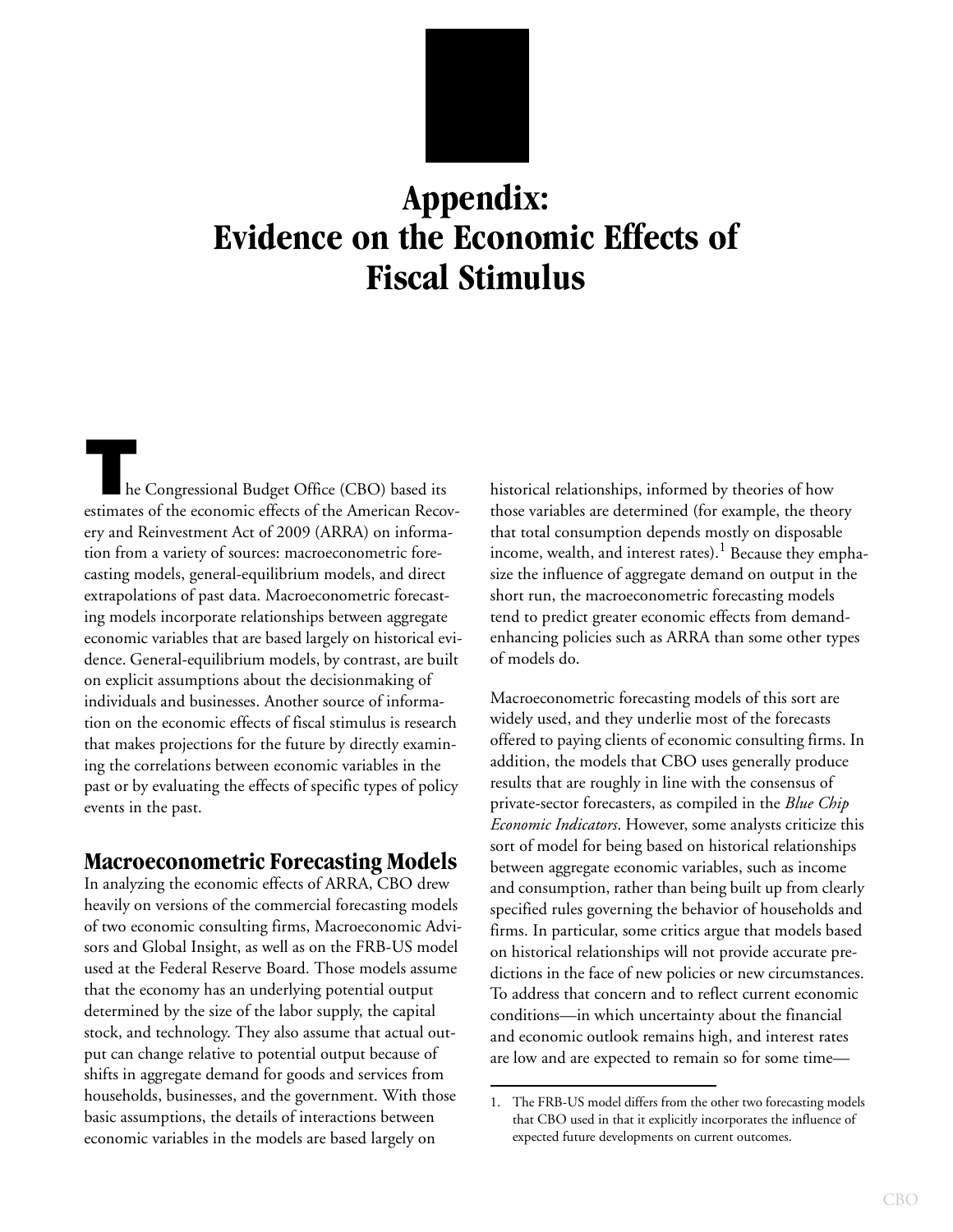CBO altered the models' usual formulation to reduce the extent to which interest rates respond to increases in output.<sup>2</sup>

# **General-Equilibrium Models**

Some skeptics of the efficacy of stimulus policies have cited the results of an alternative class of models, which tend to imply more-modest economic effects for such policies. In those models, people are assumed to make decisions about how much to work, buy, and save on the basis of current and expected future values of the wage rate, interest rates, taxes, and government purchases, among other things. In the basic form of such models, stimulus policies tend to crowd out a significant amount of other economic activity, and multipliers tend to be less than 1—meaning that stimulative policies have less than a dollar-for-dollar impact on output.

Although some analysts favor the rigor of that approach to modeling behavior, other analysts view the assumptions underlying households' and businesses' decisionmaking in those models to be unrealistic and leading to unrealistic predictions. In particular, this type of model generally assumes that people are fully rational and

forward-looking, basing their current decisions on a full lifetime plan. The forward-looking assumption implies that people expect to eventually pay for any increased government spending or reduced revenues in the form of future tax increases and that they incorporate those expected payments—even if far in the future—into their current spending plans. Thus, they are assumed to reduce their consumption when government spending rises, because their lifetime income has fallen by the amount of the eventual taxes. For the same reason, cash transfer payments and tax refunds have little or no effect on current consumption in such models. People in the models generally also have full access to credit markets, so they can borrow to maintain their consumption when faced with a temporary loss of income. This class of models does not typically incorporate involuntary unemployment: People can work as many hours as they choose at the wage rate determined by the market. Finally, in these models, monetary policy usually follows a fixed rule by which increased output or inflation implies higher real interest rates.

Recent research has shown that relaxing some of those modeling assumptions can result in much higher multipliers.<sup>3</sup> CBO has incorporated the results of that research into its view of the effects of government policies. However, the research results appear to be too dependent on particular assumptions for CBO to rely on them heavily.

<sup>2.</sup> Stimulative policies such as ARRA can lead to higher interest rates in two ways. First, if they increase economic activity, they can prompt the Federal Reserve to raise interest rates to combat inflation. Currently, however, that effect is likely to be smaller than usual. The federal funds rate (the interest rate directly controlled by the Federal Reserve) is near zero and is unlikely to rise until economic conditions have substantially improved. Interest rates on short-term government securities tend to move closely with the federal funds rate, so they are also unlikely to rise. For that reason, CBO estimates that expansionary government policies are likely to have less effect on interest rates now than under more-normal conditions, which implies less crowding out. (With the federal funds rate as low as possible, the Federal Reserve has used other policies to try to increase the availability of credit in order to stimulate economic activity. If ARRA caused the Federal Reserve to reduce those efforts, the law's effects would be offset to some extent even without affecting interest rates; whether the Federal Reserve would indeed respond in that way under current financial and economic conditions is unclear.) Second, stimulative policies can influence longer-term interest rates if they create expectations of higher interest rates or inflation in the future. Policies that imply steep increases in future deficits may lead to higher current interest rates to the extent that people expect that the deficits will crowd out private investment and result in a lower capital stock (which tends to imply both higher rates of return on capital and higher interest rates). However, the policies in ARRA are temporary and thus are unlikely by themselves to have a major impact on the size of the capital stock or interest rates in the future.

<sup>3.</sup> For examples of model estimates that incorporate a lower-thanusual response of interest rates to policy changes, see Lawrence Christiano, Martin Eichenbaum, and Sergio Rebelo, *When Is the Government Spending Multiplier Large?* Working Paper No. 15394 (Cambridge, Mass.: National Bureau of Economic Research, October 2009); Troy Davig and Eric M. Leeper, *Monetary–Fiscal Policy Interactions and Fiscal Stimulus,* Working Paper No. 15133 (Cambridge, Mass.: National Bureau of Economic Research, July 2009); and Robert E. Hall, *By How Much Does GDP Rise If the Government Buys More Output?* Working Paper No. 15496 (Cambridge, Mass.: National Bureau of Economic Research, November 2009). For examples of models that include liquidity-constrained agents, see Jordi Gali, J. David López-Salido, and Javier Vallés, "Understanding the Effects of Government Spending on Consumption," *Journal of the European Economic Association*, vol. 5, no. 1 (March 2007), pp. 227–270; and Marco Ratto, Werner Roeger, and Jan in't Veld, "An Estimated Open-Economy DSGE Model of the Euro Area with Fiscal and Monetary Policy," *Economic Modelling*, vol. 26, no. 1 (January 2009), pp. 222–233. For model estimates in which government spending can contribute to future production, see Eric M. Leeper, Todd B. Walker, and Shu-Chun Susan Yang, *Government Investment and Fiscal Stimulus in the Short and Long Runs,* Working Paper No. 15153 (Cambridge, Mass.: National Bureau of Economic Research, July 2009).